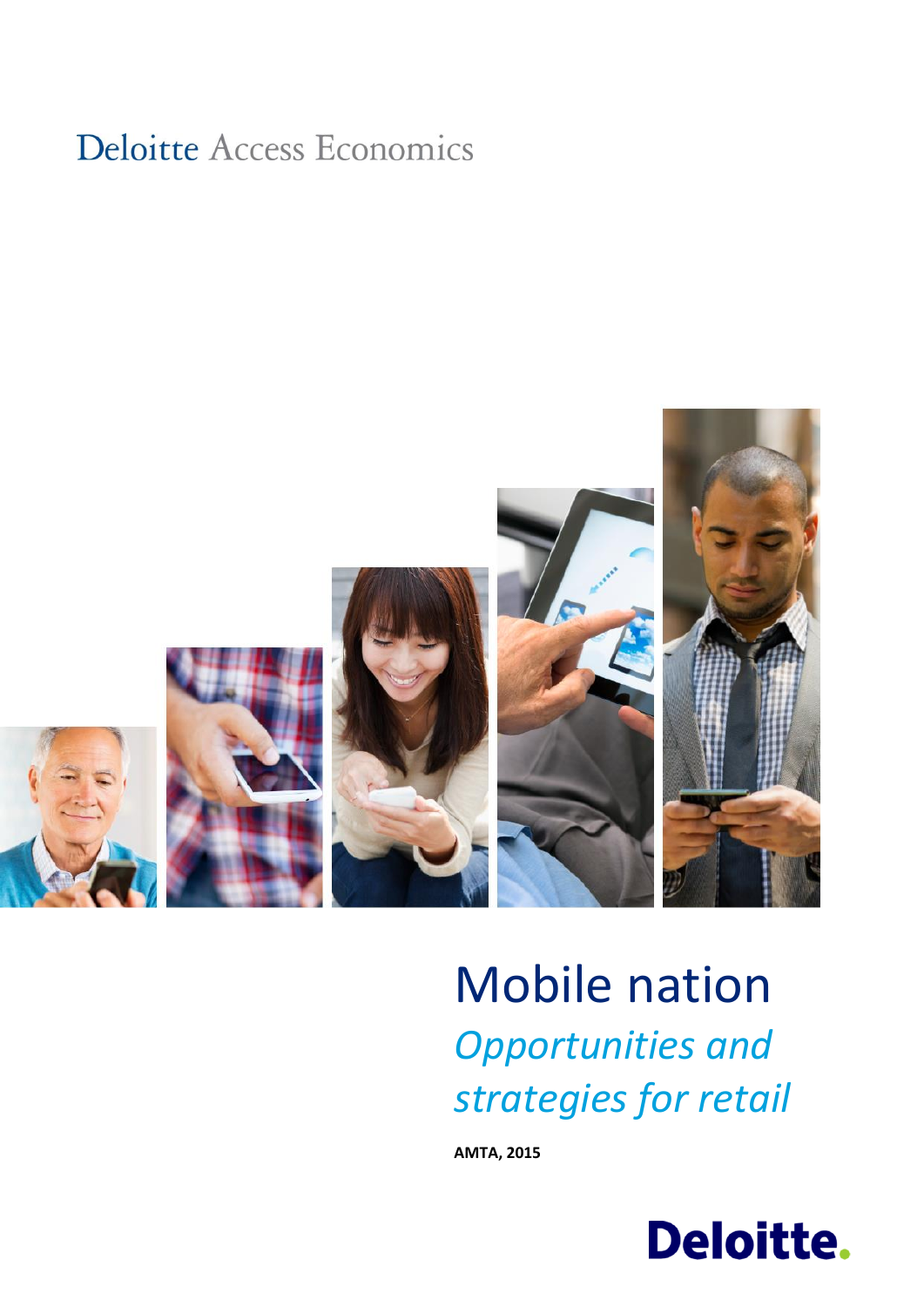### **Limitation of our work**

#### **General use restriction**

This report is prepared solely for the use of the Australian Mobile Telecommunications Association. This report is not intended to and should not be used or relied upon by anyone else and we accept no duty of care to any other person or entity. The report has been prepared for the purpose of addressing questions on the impact of mobile technology for particular industries, including opportunities for innovation and improving business models. You should not refer to or use our name or the advice for any other purpose.

Liability limited by a scheme approved under Professional Standards Legislation.

Deloitte refers to one or more of Deloitte Touche Tohmatsu Limited, a UK private company limited by guarantee, and its network of member firms, each of which is a legally separate and independent entity. Please see www.deloitte.com/au/about for a detailed description of the legal structure of Deloitte Touche Tohmatsu Limited and its member firms.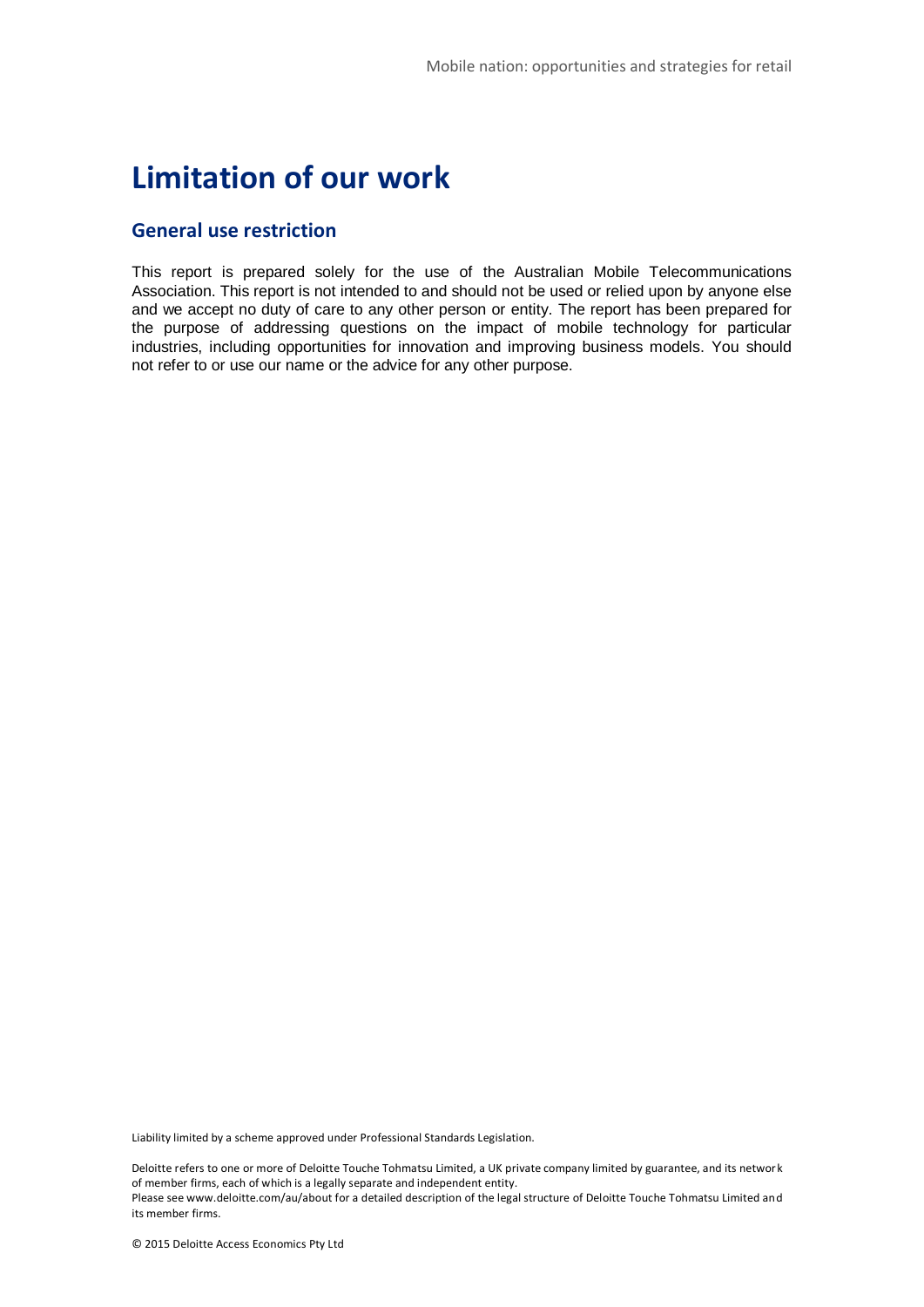### **Key points**

Mobile technologies are changing the way the economy, society and business work.

The Australian Mobile Telecommunications Association (AMTA) commissioned Deloitte Access Economics to prepare a paper looking at the impacts of mobile technologies on the retail industry.

This paper forms an industry-specific update on our 2013 report, *[Mobile Nation](http://www.amta.org.au/files/Mobile.nation.The.economic.and.social.impact.of.mobile.technology.pdf)*. It estimated that mobile devices will continue to have profound impacts on the economy, including productivity benefits of \$11.8 billion over the period to 2025.

Developments in the retail trade industry epitomise the nature of mobile technologies' role in the digital disruption under way, from shifting consumer demands to improved logistics and increased competition.

Mobile devices and apps are a revenue channel, source of productivity growth and are a customer engagement opportunity for retailers. They are also shaping retailers' internal operations. With a relatively young staff base, there will be increasing demands for employees to use their own devices for work. There will also be a need to up-skill the workforce to meet the increasing digital literacy of customers.

The **Catch Group** is one of Australia's leading online retailers. Importantly, it is more of an m-commerce retailer than e-commerce. Although initially the transition to mobile was challenging, the Catch Group now has 70% of its transactions – an estimated 10.5 million a year – come through mobile channels. The insight from its business is that mobile shoppers buy smaller goods, but more frequently.

**Coles' Financial Services** mobile offering has been designed to improve customer experience and loyalty. It integrates a range of services, combining loyalty programs with financial services (credit cards) and the shopping experience. This has increased engagement with the loyalty program, and enjoyment of the shopping experience.

In coming years, we are likely to see both more online-only retailers, more ecommerce strategies that think 'mobile-first' and greater activities among existing retailers to better use this technology.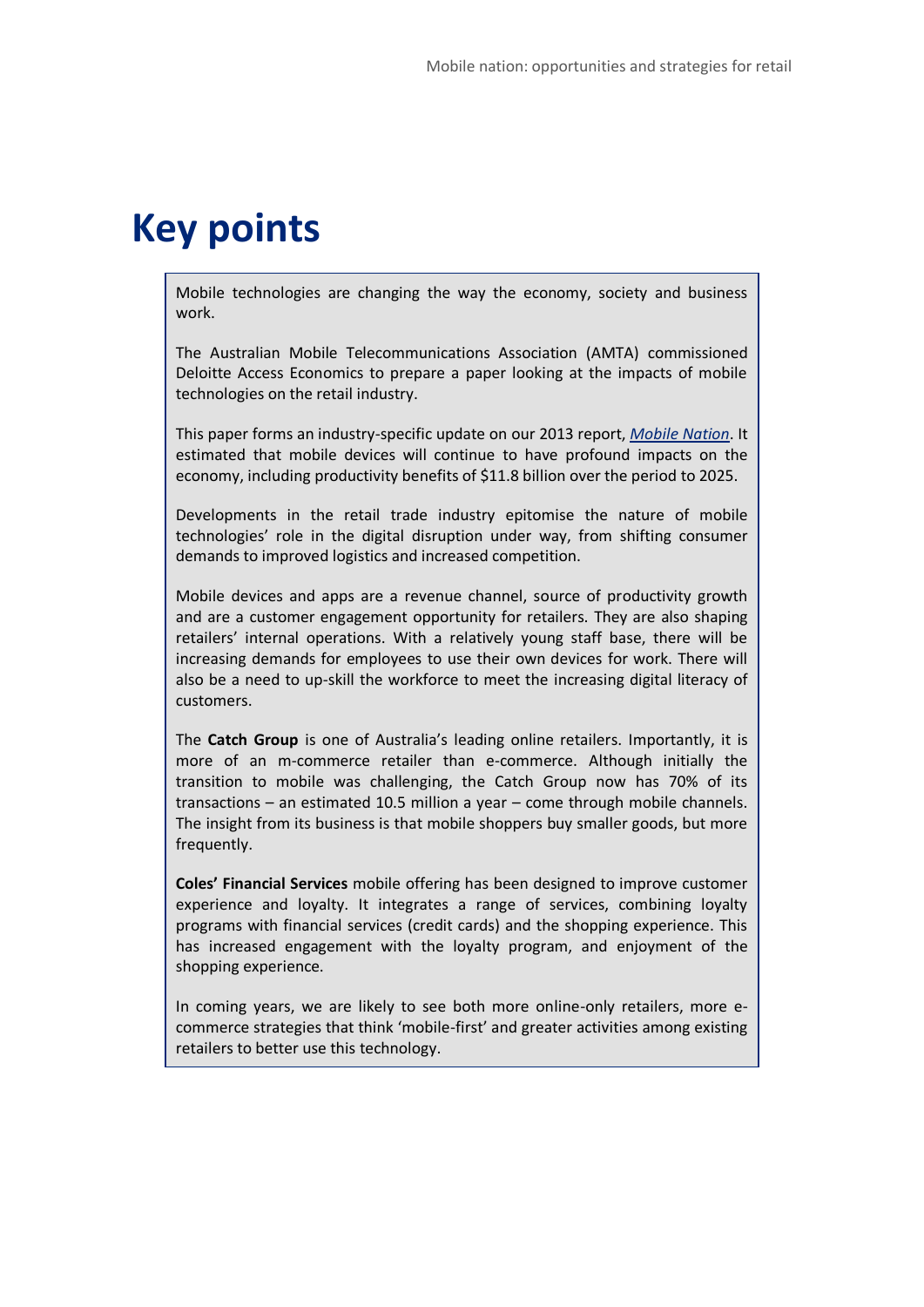## **1 Mobile in the retail industry**

The retail trade industry is a key part of the Australian economy. It is the consumer-facing end of many supply chains and industries, from manufacturing to agriculture.

Retail has experienced significant change over the past decade because of digital disruption, including from the internet, smart phones and other mobile technologies. Consumers' rapid adoption of new technology has been the key driver of change in the retail sector.

Smartphones are now an important and growing channel for retail sales. The proportion of Australians who have purchased a product on their smartphone grew from 9.5% in 2012 to 19% in 2013 (ourmobileplanet, 2014).

Mobile is now an important revenue channel for retailers. Purchases via mobile represent 27% of all online shopping purchases (CRM Innovation Editors, 2013). For some retailers, this proportion is even more significant, Catch Group, for example, obtains approximately 70% of its revenue through mobile channels. M-commerce already represents around \$4 billion annually to the Australian economy. A vast majority of this goes to domestic retailers, who control over three quarters of Australia's online spending.



#### **Chart 1.1: M-commerce as a proportion of total retail spending; Australia, 2014**

Source: CRM Innovation Editors (2013); NAB Online Sales Index (2014); DAE calculations

Even so, it is important to recognise that purchasing is not the only or most common retail activity that consumers use their mobile devices for. Mobiles are changing how people shop, as well as shifting their channels of consumption. Retail activities are a major part of how – and why – consumers use their smartphones.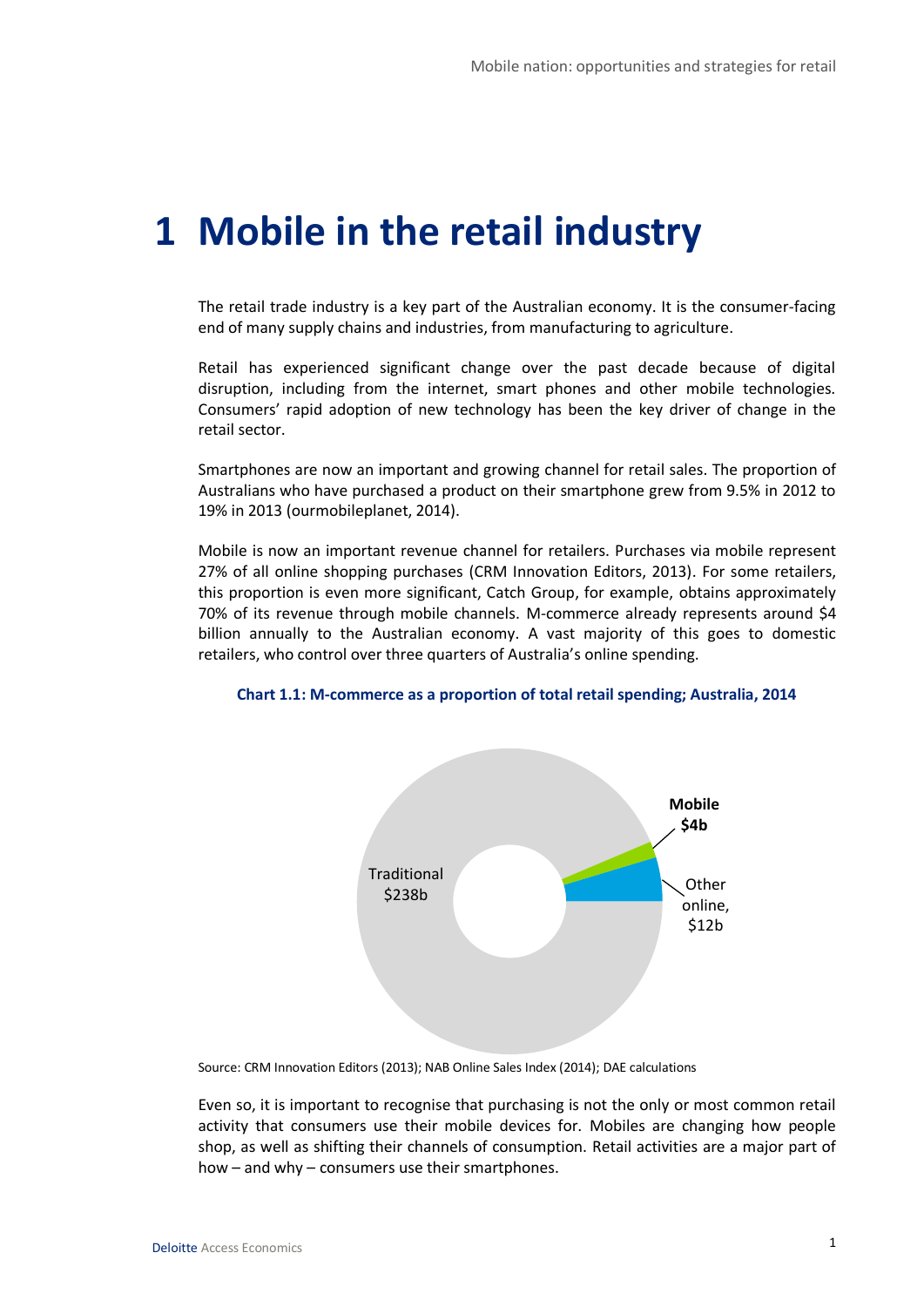According to research by ourmobileplanet (Google Ipsos, 2014), Australians are more likely to search for a product on their smartphone than they are to watch online videos (36%), look for a nearby restaurant (20%) or read the news (26%).



Retailers are responding to these shifting preferences. According to research by Rundle Mall, while only 13% of Australian retailers had mobile apps in 2013, almost a quarter planned to introduce an app by 2015.

It is also spreading to the small and medium business sector. According to a 2014 report by Deloitte Access Economics, *Navigating to the Future*, mobile will be the number one digital trend influencing SMBs in two years' time – ahead of the internet, cloud computing, data analytics or four other trends.

Research suggests that businesses should not consider mobile strategies in isolation, but as part of their broad approach to customer experience. Consumers value face-to-face experiences, as well as the convenience of shopping online or tracking purchases on a mobile device. Integrated service provision is an important part of Coles' mobile strategy, with mobile loyalty programs integrated with the shopping experience boosting customer engagement.

48% of Australian smartphone users visit a business as a result of a smartphone search (RAPS, 2014). Providing an integrated service can improve customer experiences. 36% of Australians have shopped online and in store with the same retailer (Telstra, 2013). Carriers are also getting involved in the retail space through offering their customers new services such as contactless payments apps.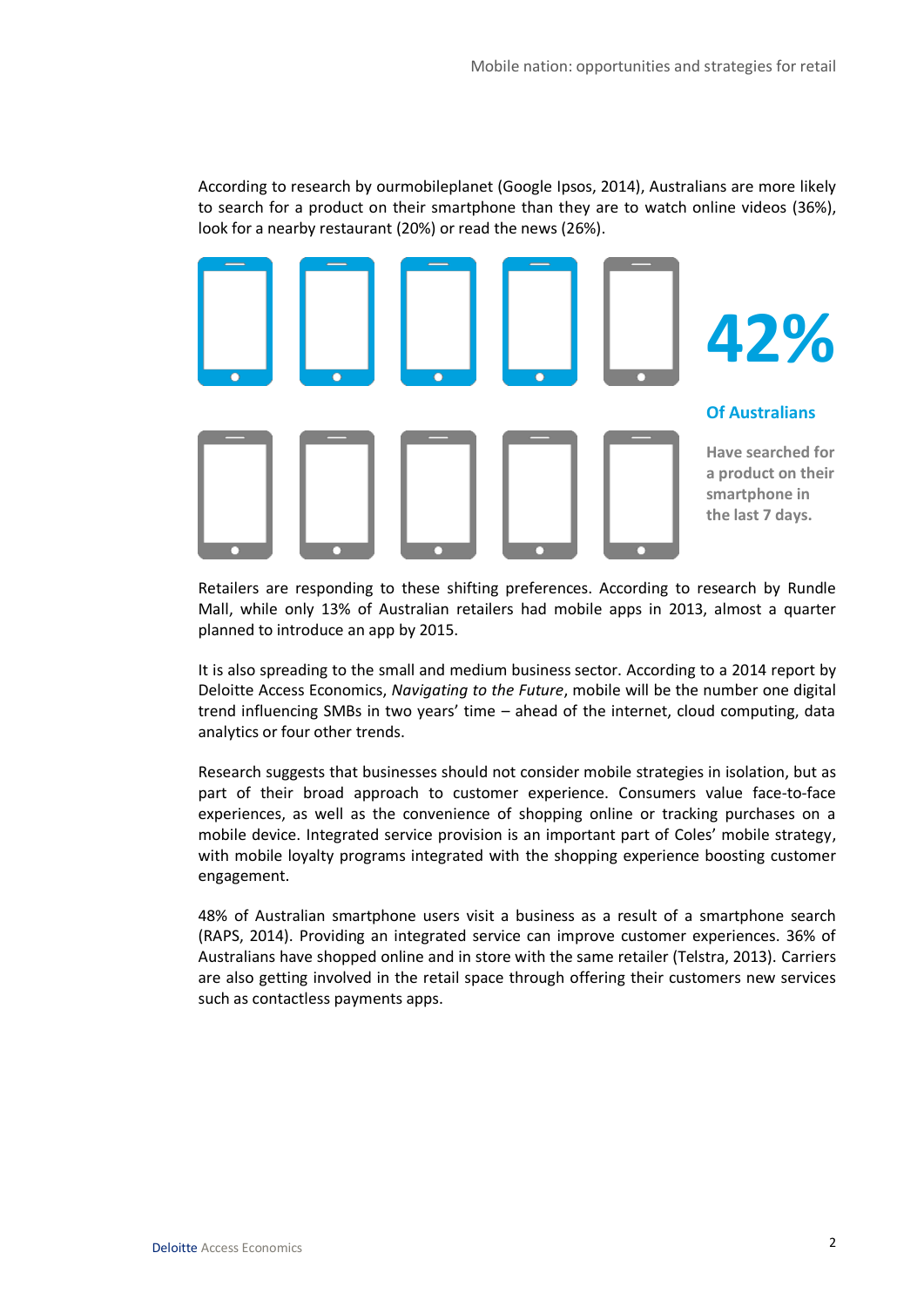#### **NFC in retail**

Near Field Communication (NFC) technology in retail has faced a mixed reaction in recent years. Consumers and retailers have rapidly adopted cardbased NFC payments (PayWave/PayPass) at POS terminals, benefiting from reduced transaction times at the checkout. However, e-wallet and smartphone payment technologies have struggled to gain a foothold.

There have been a number of practical barriers to wider adoption of e-wallets. Mobile wallets can be used anywhere that contactless cards are used, but specific mobile wallet solutions have not reached scale on Android devices, and are not yet permitted on Apple devices. Product identification is another challenge, with significant costs associated with identifying objects with individual radio-frequency identification (RFID) tags. NFC Technology can also offer consumers the ability to pre-order goods and services, record loyalty points, or utilise location-based services.

There are also many untapped benefits of NFC technology. Retailers can save on flat fees charged by banks on transactions, only having to pay when consumers top-up their account (for example, Starbucks), although many credit transaction fees can be levied on a percentage basis. Consumers can have an interactive shopping experience, receiving inspiration for recipe ideas by scanning items with their phones. There are opportunities for the integration of phones and payments, offering consumers the ability to pre-order goods and services, record loyalty points, or utilise location-based services in addition to receiving digital receipts for in-store purchases.

Mobile offers a unique opportunity for direct retail communication between brands and consumers. Given the ubiquity of smartphones in Australia, targeted advertising via mobile allows for interaction with consumers on a more direct level. This can be leveraging existing brand presence – for example, a retailer can send notifications or promotions to customers who have already installed their mobile app. Alternatively, 'beacon technology' where retailers can broadcast their presence and offerings to potential customers at short range can improve a customer's in-store experiences.

Retail trade is also facing disruptive pressures from employees. Retail has a relatively higher proportion of younger employees compared to the overall Australian economy, as shown i[n Chart 1.2.](#page-6-0)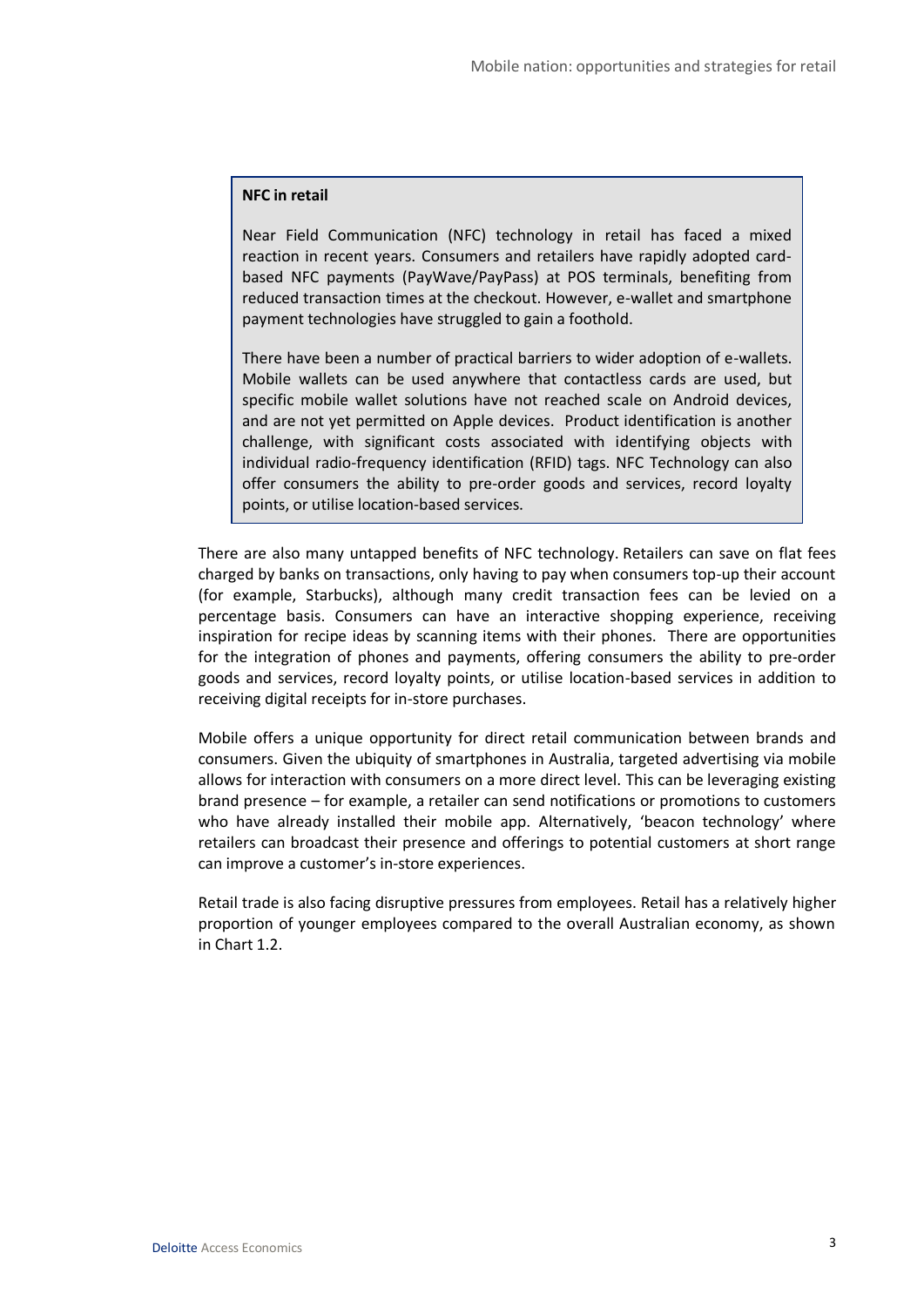<span id="page-6-0"></span>

**Chart 1.2: Age composition of workforce, 2011**

Retailers are harnessing the demands of their workforce by using mobile devices to increase productivity. However, there is a gap in adoption between small-to-medium enterprises versus large businesses. For example, 25% of large businesses allocate tasks to store staff via mobile devices, relative to 18% of SMEs (Telstra, 2013).

There is also a need to create a stronger skills base for emerging technologies (including mobile) in the retail industry. In a 2014 study of Australia's retail workforce, the Australian Workforce and Productivity Agency noted that:

*"The increasing deployment of technology in retail enterprises requires ICT skills in almost all roles. For example, in-store sales staff need to be able to adapt to the range of new technologies, including cashless transactions, the connected consumer and the endless counter. Similarly, retail managers need technology skills to understand social media marketing, supply chain management, social media recruitment, real-time auditing and finances. Online stores need visual merchandise designers, user interface designers, delivery and warehouse personnel, and customer service assistants.*

*Leaders and professionals need to keep up to date with the range of emerging technologies as well as strategies for customising them to their enterprises."* 

Mobile technologies can be used to boost productivity by helping to create a more efficient check-out process in bricks-and-mortar stores. It can also help small retailers accept electronic payments in an affordable way. APCA predicts that approximately 200,000 mobile point-of-sale terminals will be introduced by 2020 (APCA, 2014).

Source: ABS, 2014; DAE calculations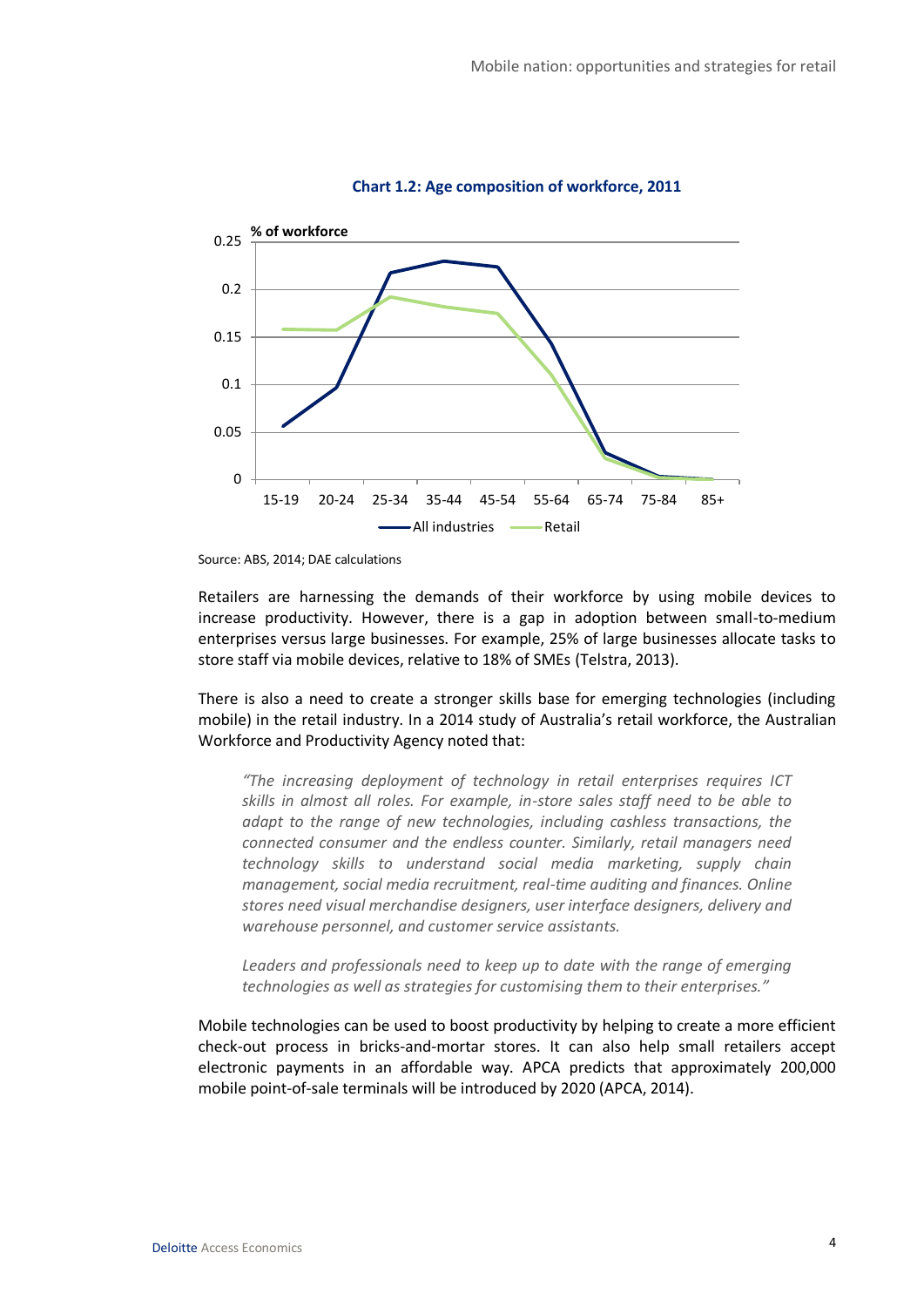## **2 Lessons from industry**

One of the biggest ways that mobile technologies are disrupting retail is by providing a new platform for sales and disruptors. There are key behavioural differences between mobile customers and online customers. Mobile customers are more impulsive, purchasing lowervalue goods with a higher frequency. The key to retaining these customers goes beyond having a well-designed mobile presence. A strong logistics process which gets goods to customers promptly is vital.

It's important to recognise that mobile is not just a direct sales channel. It also provides a toolkit for established incumbents to respond. It can provide an integrated service for bricks-and-mortar retail, such as integrating financial services offerings with the checkout. It can also help to build longer term customer engagement by maintaining a continual presence and accessibility.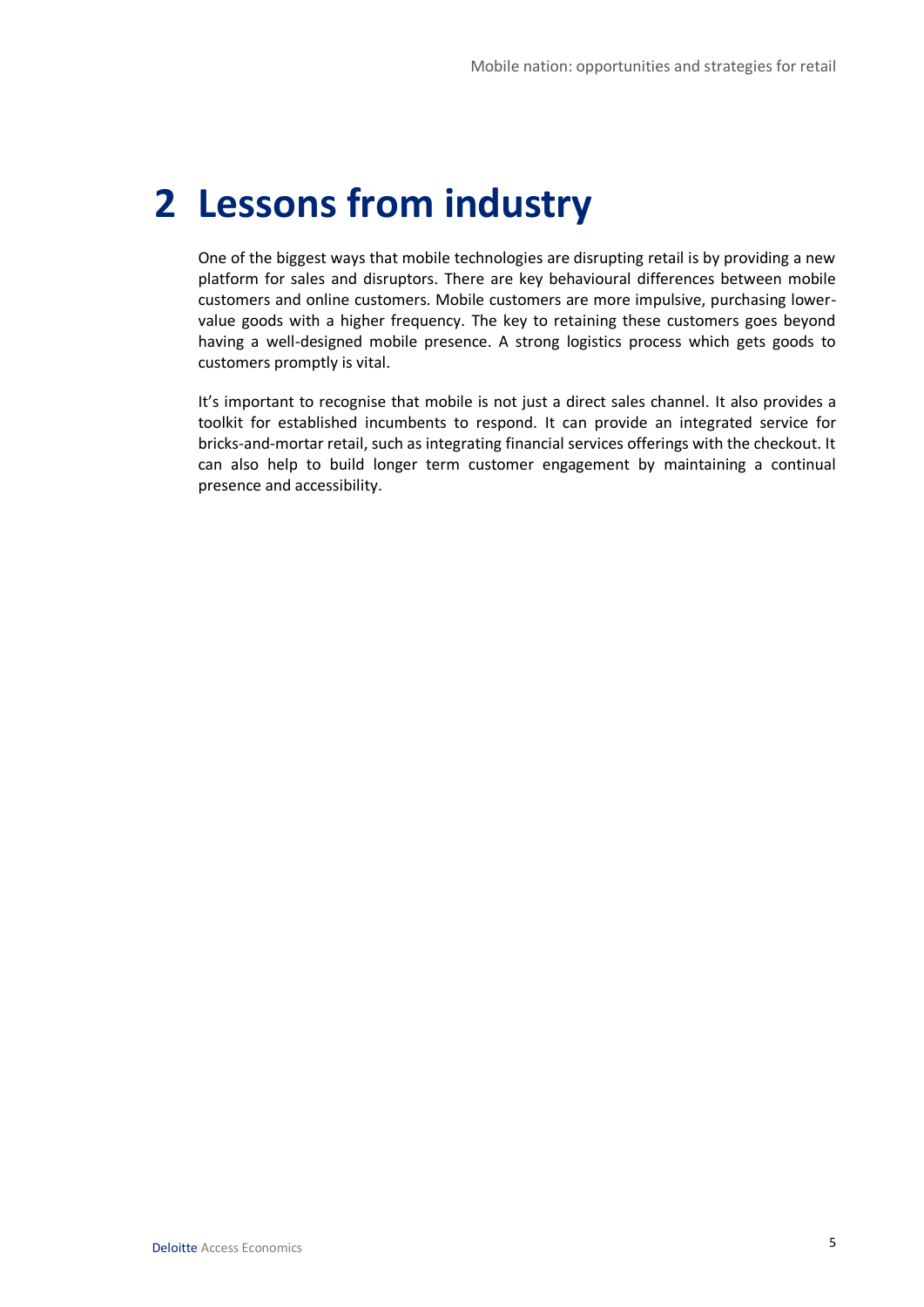The **Catch Group** is a leading online retailer in Australia, taking in over \$350 million in revenue annually. Started in a Melbourne garage, the Catch Group now employs approximately 600 staff, selling an item every three seconds.

The Catch Group sees itself as a disruptor in the retail industry, with a model designed to service the Australian market with a growing desire to conveniently access low-cost products. "The traditional retailers are too expensive, and too slow to react to changing demands. They see their websites as another window into their storefront, rather than treating it as a unique, full-service business," says Vijay Bala, Head of Operation and Technology.

However, even disruptive businesses such as Catch Group have had to adopt their business models to mobile. "We originally tried to mirror our website on a mobile site or app. However we realised pretty quickly that this didn't work," says Bala.

Instead, Catch Group redesigned their mobile offering with a view to simplicity, by developing a deeper understanding of what their customers wanted. "You have to work within a much more limited [screen] real estate. User experience is vital; things like making sure that your design complies with the phone's guidelines can make a huge difference."

Getting their mobile app right has helped the Catch Group to significantly increase their revenue. Approximately 70% of their sales now come through mobile channels.

This is not only attributable to good app design. Understanding how mobile shoppers differ from online shoppers has also had a significant impact. According to Bala, "mobile shoppers are more active, and always the first ones to jump on a new deal. They purchase three times more frequently than online shoppers, but buy lower value items on average".

These behavioural insights will continue to shape the Group's operational model as it evolves. For example, Bala has found that individuals will not make a second purchase until they receive the first, or are notified that it is on its way. Catch uses real-time mobile push notifications alert customers that a product has been shipped. However, they are looking to further increase efficiencies. "At the moment, we are introducing a warehouse automation process which will reduce time taken to get an order out from 2 days to under 4 hours. This will increase convenience and encourage customers to buy more frequently. It will drive both increased revenue and decreased costs for us."

Ultimately, Catch Group aims to provide its customers with a full-service mobile app, which processes everything from sales and returns to customer service. "Traditional retailers have faced this challenge with websites, but nobody has got it right for mobile yet. When we do, it will provide unparalleled convenience and value for our customers".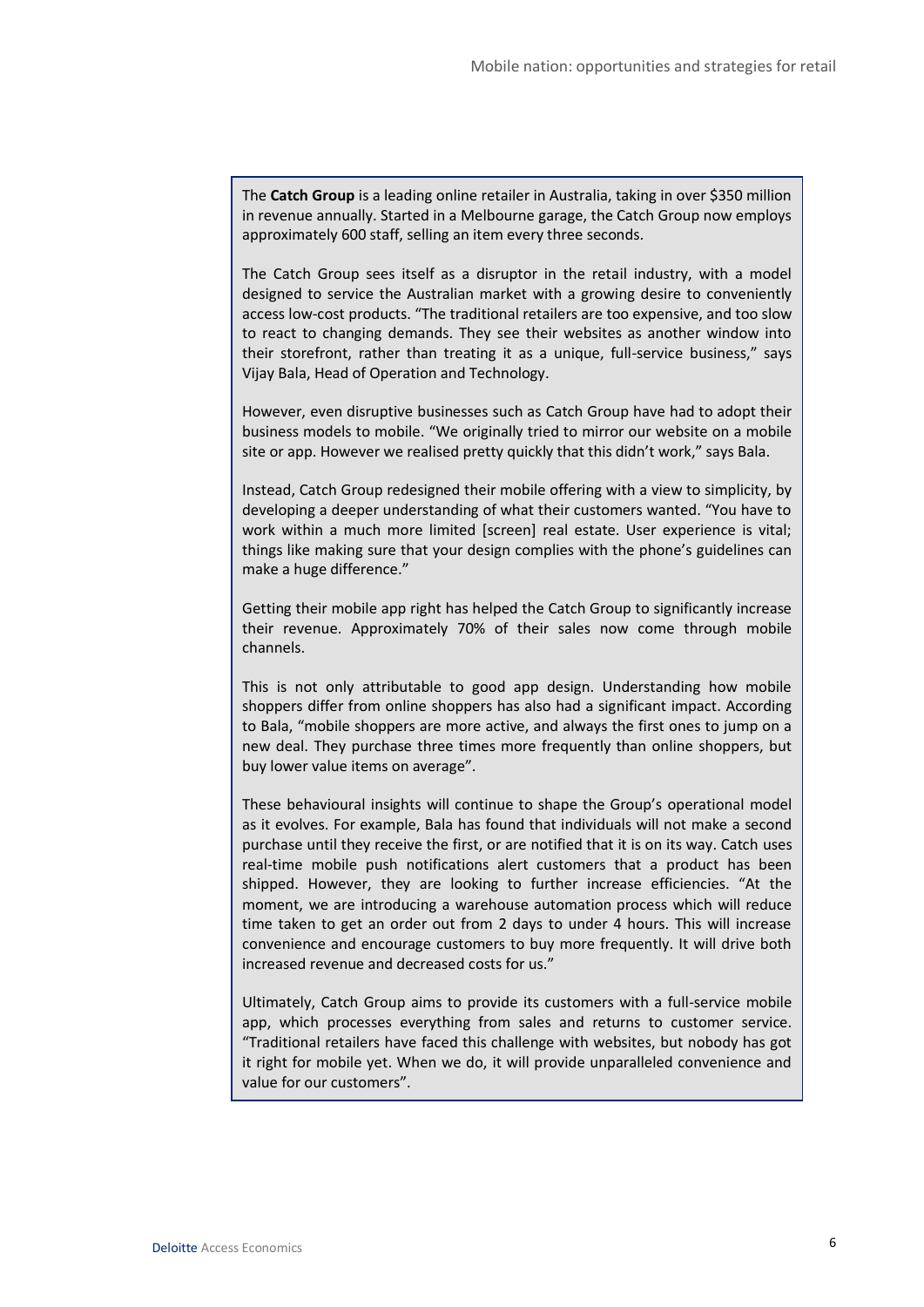**Coles' Financial Services** mobile offering is designed to acknowledge that people use mobile web and mobile apps for different purposes. The mobile website is tailored to different devices, and can provide experiences that cater to different screens - laptops, smartphones and tablets. This responds to growing mobile traffic received to the site, which is between 30% and 60% of total visits. As an extended offering the Coles Mobile Wallet allows customers to complete common tasks relating to their credit cards and flybuys in a native way on their phone. The app provides a differentiated experience which has been recognised by industry, with the app winning the 2014 Australian and Mobile App Awards for 'financial info and tools'.

Integrated service provision is an important part of Coles' mobile strategy. In combining loyalty programs (flybuys) with financial services (Coles credit cards) and the shopping experience, Coles has been able to increase customer engagement and use of loyalty programs.

Prior to the app, Coles Financial Services customers received and activated flybuys offers by email and web, often before they went into Coles stores. Now, customers use the mobile app (often when they're in store doing their shop) to check and activate their latest flybuys offers. This has increased engagement with the loyalty system. Customers earn points as they go, making the shopping experience more enjoyable.

Mobile can also help at the checkout. The Coles' PayTag allows customers to pay at the checkout by swiping their phone. The app then receives these transactions in real-time so customers can monitor their spending and transactions. Coles recognised security is a concern for customers, so through the app, customers can turn the Coles Pay Tag on and off in real time.

When driving their mobile strategy, Coles first asked what customers want today, as well as what customers might wish to do with the technology of the future. Integrating technology is not just about understanding current in-store behaviours, but also accommodating future behaviours, especially as digital trends are rapidly reshaping customer expectations. This allows for a more integrated value proposition.

It's important to recognise that there can be barriers to implementation - both in changing customer behaviour and achieving integration.

There are two parts to the mobile technology business proposition. First, it's primarily about the utilisation of services - providing customers with simple tools to do what they want. It's also about lifting customer engagement and building longer-term loyalty toward an organisation's brand.

In delivering the mobile proposition, it was important to Coles Financial Services to monitor its success relative to target metrics. Essential benchmarks included growth of downloads, frequency of use of the mobile app, extra trade driven instore connected with app users, flybuys offer activations and app store ratings and comments.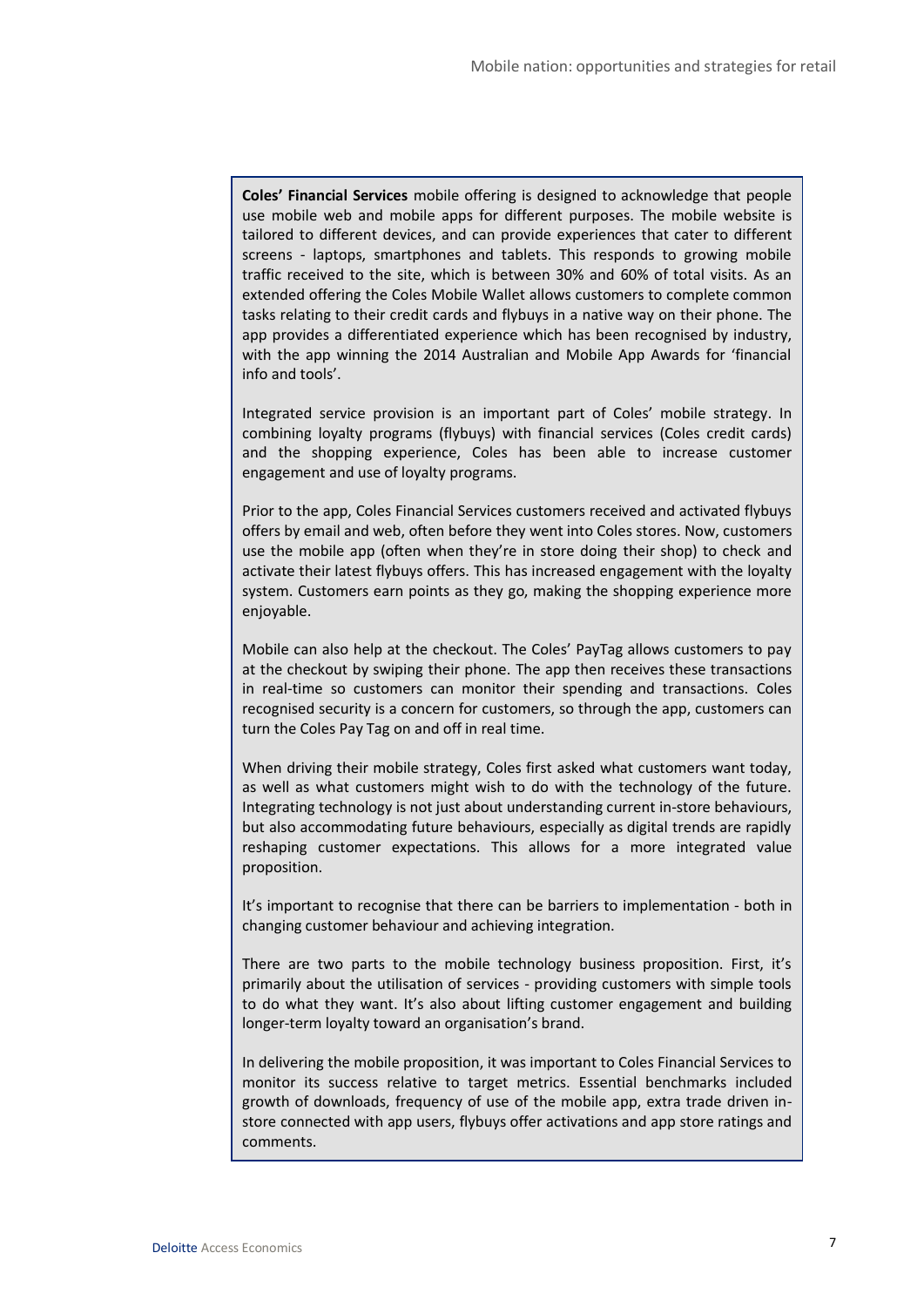## **3 Mobile nation**

The impacts of mobile technologies on the retail industry are also evolving more broadly. Mobile technologies are shaping not just Australian businesses, but also society more broadly. They are helping to contribute to building productivity.

The 'mobile industry' is no longer a simple supply chain, with device manufacturers providing goods to final customers. Instead, it is an ecosystem, and a platform for broader engagement. Participants in the industry range from payments providers and app developers to content and network providers.

In 2013, Deloitte Access Economics' *Mobile Nation* report estimated that the total value added by the industry was \$14.1 billion, with \$7.6 billion direct contribution and \$6.5 billion indirect activity in related sectors and across the economy. The industry supports an estimated 26, 970 full-time equivalent employees.

The report predicted continued growth in the industry, including:

- an 18% increase in revenue between 2011-12 and 2016-17; and
- an increase in total value added to \$16.6 billion in 201-12 terms.

Usage of mobile broadband  $-$  and the services this involve  $-$  was expected to increase dramatically. Cisco anticipated that Australian mobile broadband traffic would grow 14 fold between 2011 and 2016 (through a combination of more communications and, especially, more data per communication).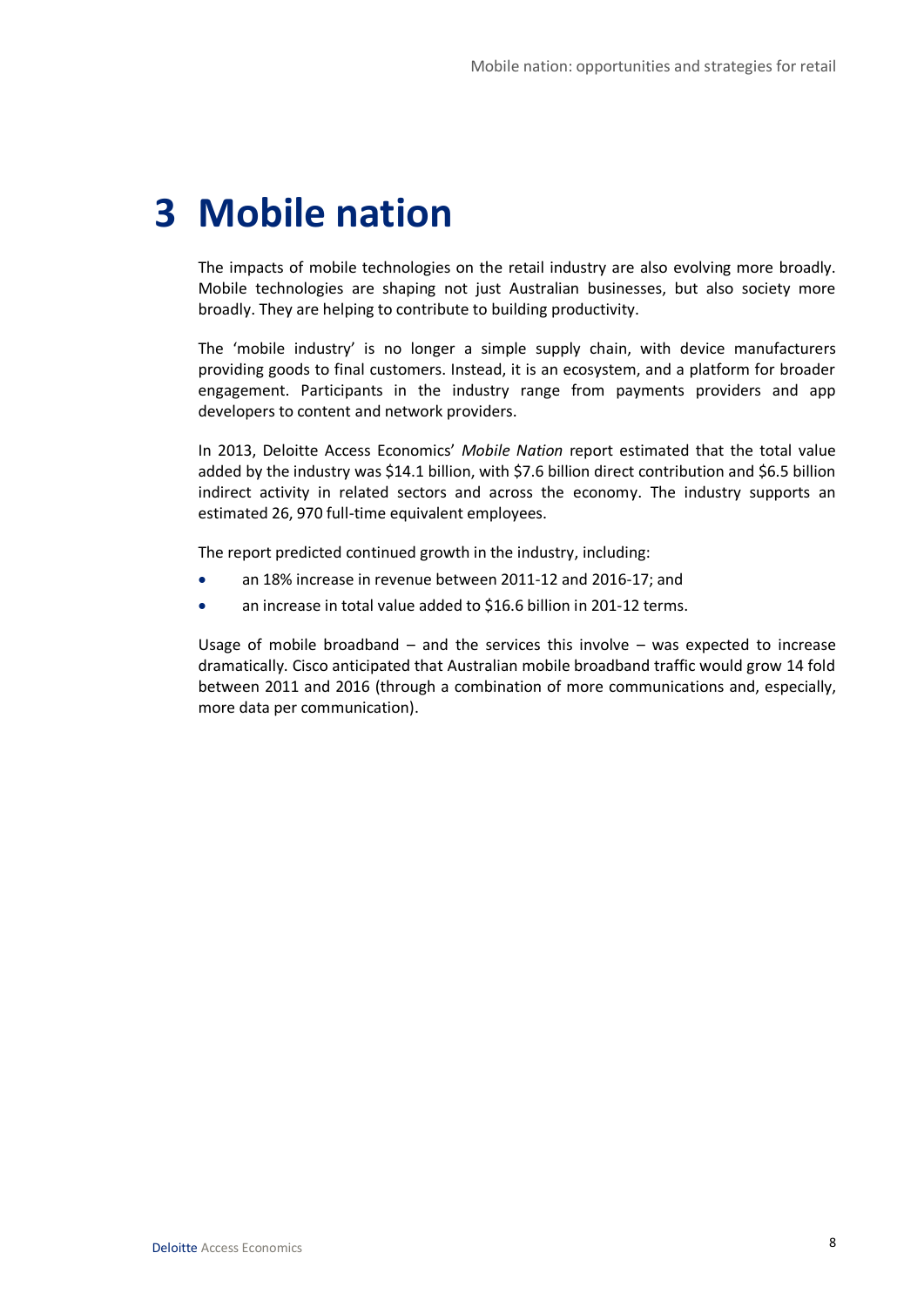

### **3.1 Driving productivity**

Technology has historically been a significant driver of productivity growth in the Australian economy. Mobile technologies offer a range of benefits which can help to improve the productivity of both labour and capital, as illustrated above.

The 2013 report assessed the productivity benefits of mobile devices by considering the growth in the economy's multifactor productivity across all industries from ICT. It estimated that the current wave of mobile technologies could result in a productivity benefit to the Australian economy of \$11.8 billion over the period to 2025.

### **3.2 Business impacts**

Business perspectives on the impact of mobile technology highlighted in the report echo those identified in this update. The Mobile Nation report found that mobile was becoming a deeply integrated part of digital strategy. Mobile has evolved from being a device to a platform for interaction.

The growing adoption of mobile devices introduces a new revenue channel for all businesses. CRM Innovation Editors estimate that m-commerce is growing quickly, accounting for \$4.9 billion in 2013, up 30% from the previous year.

The need to adopt mobile technologies is being driven by people, be they consumers or employees. It is changing the way that businesses interact with their customers as well as their suppliers. It is not isolated to being a new platform for sales – it is also a method for engaging consumers, marketing and after-sale service.

Operations within businesses are also changing as a result of mobile technologies. Employees are demanding to be more connected through bring-your-own-device policies, which could build employee engagement and loyalty. Machine-to-machine technologies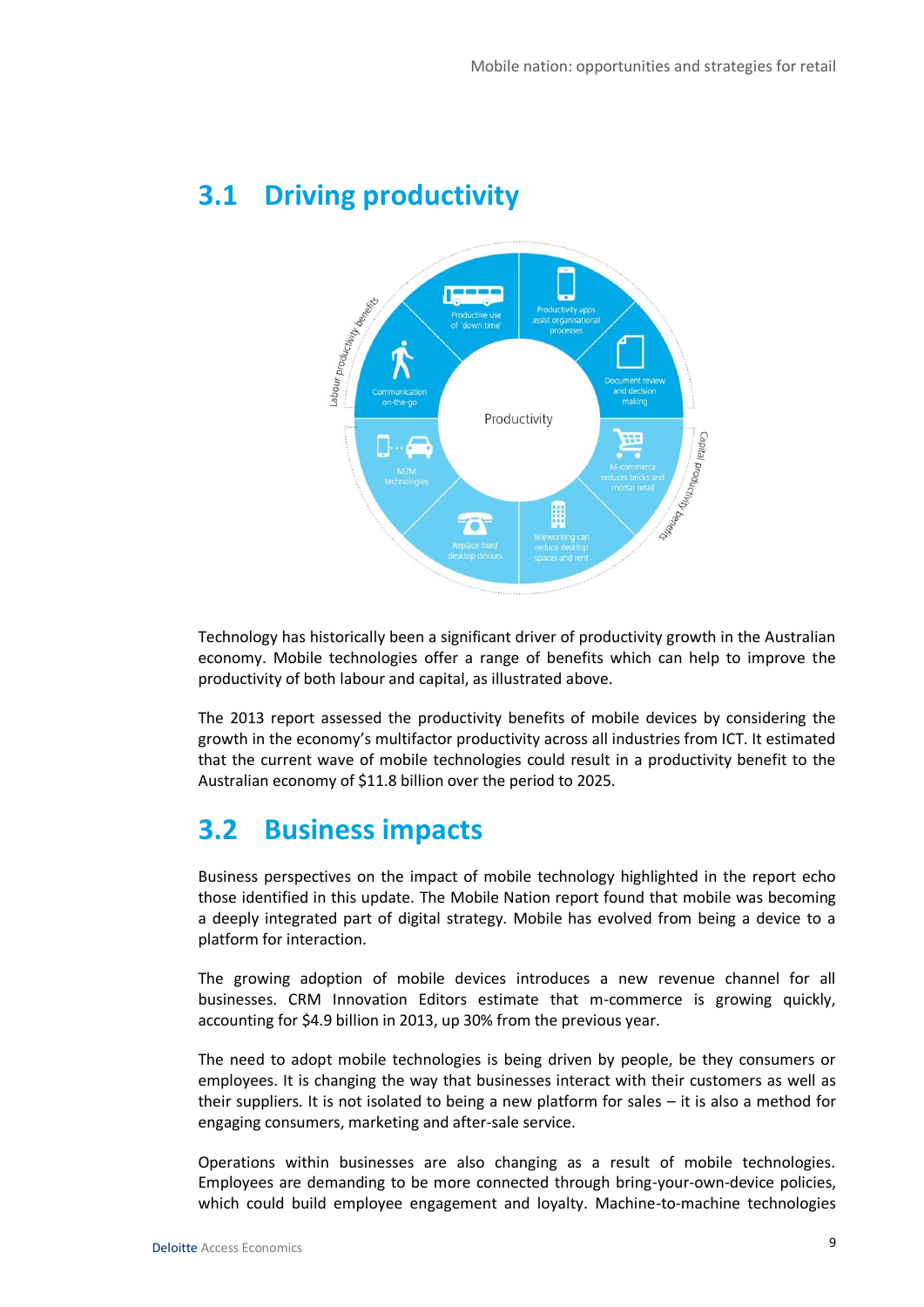have the potential to transform capital use. Mobility is allowing for better use of downtime, with employees, customers and suppliers that can connect from anywhere, anytime.

### **3.3 Social impacts**

Mobile technologies are continuing to change the way that we experience and engage with everyday life. Mobile devices are no longer a means for simple communication via text message or phone call. In fact, these are now among the less common uses of mobile devices.

Instead, they offer a rich digital experience on the go. Individuals are connected to friends, family and colleagues via a growing number of social media channels and apps. They are entertained through photos, music and games. A device in your pocket makes it easy to gain information, from maps and location-based services to news and product information.

There are mixed effects of mobile devices on work-life balance. It allows employees to work from home without being tied to an office desk. However, some consider that this can make people feel "always on" and impact on the quality of leisure time. Mobile devices blur the boundaries between work and leisure. Some studies have found that they are more often used for leisure purposes at work than vice versa. Deloitte's 2013 report, *The Connected Workplace*, found that while people use the internet more at home to do work, they also use the internet more at work for personal affairs, with the time offsetting each other. It is not simply about work 'intruding' on personal life, but a blurring of boundaries.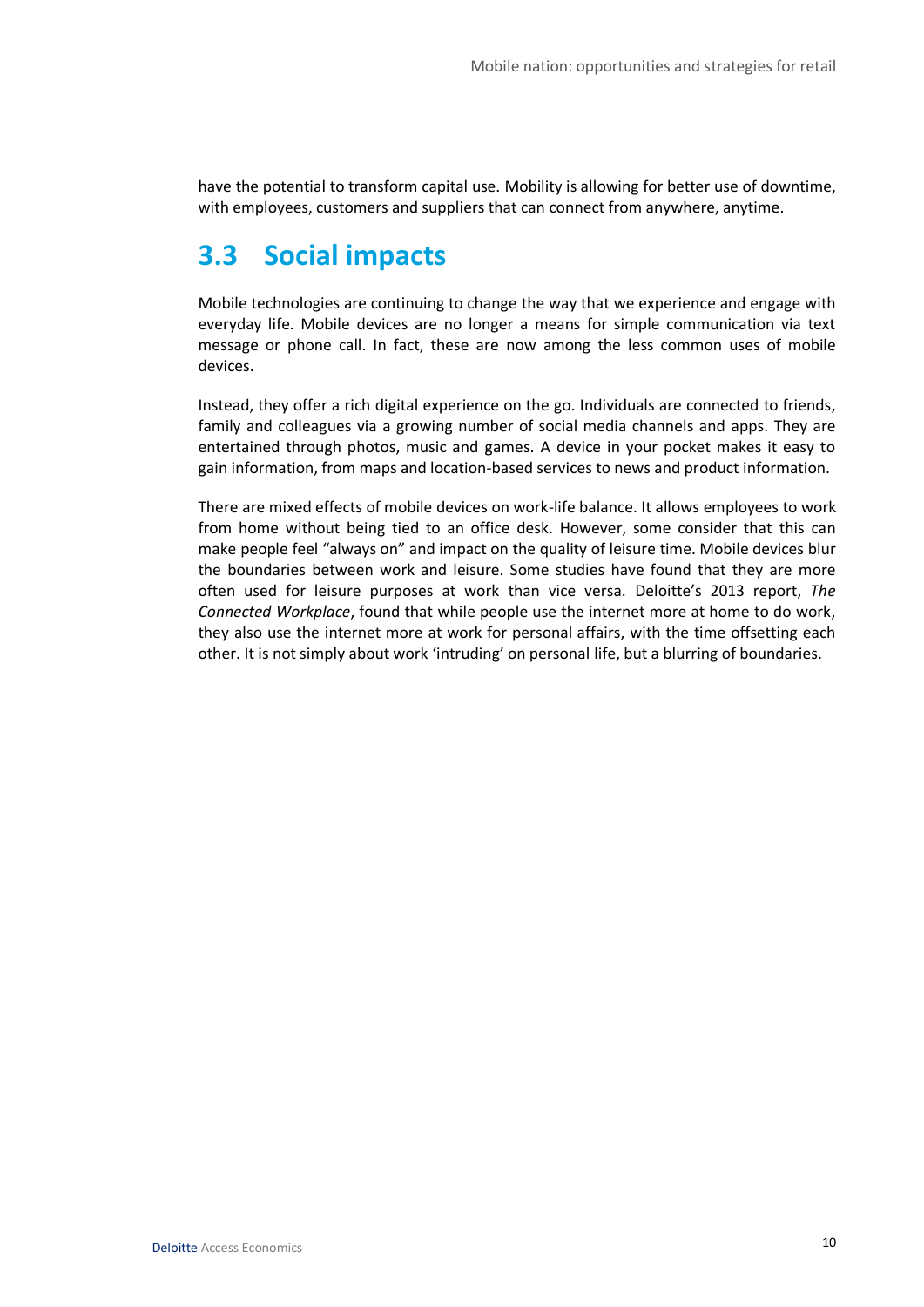### **References**

ACMA (2010) Community research into attitudes towards the use of mobile payment services. Accessed online via http://www.acma.gov.au/~/media/mediacomms/Research%20library%20reports%20ol d/pdf/community%20research%20into%20attitudes%20towards%20the%20use%20of% 20mobile%20payment%20services%201%20july%202010%20pdf.pdf

ACMA (2013) Mobile apps" Emerging issues in media and communications: Occasional paper 1. Accessed online via http://www.acma.gov.au/theACMA/Library/researchacma/Occasionalpapers/emerging-issues-in-media-and-communications-occasional-papers-1

- AMIA (2013) Australian Mobile Phone Lifestyle Index.
- APCA (2014) The Evolution of Cash: An Investigative Study. Accessed online via apca.com.au/docs/policy-debate/evolution-of-cash.pdf
- Australian Workforce and Productivity Agency (2014) Retail workforce study. Accessed online via http://www.awpa.gov.au/our-work/sector-specific-skillneeds/Documents/Retail%20workforce%20study.pdf
- Baxter, A (2013). Upwardly Mobile. News Limited, 15 March.
- Booz & Co (2012) The Mandate for Multichannel Retail. Accessed online via http://www.strategyand.pwc.com/global/home/what-we-think/reports-whitepapers/article-display/mandate-multichannel-retail-evaluating-supply
- CBA Global Market Research (2014) Equities CBA credit card data. Accessed online via http://globalmarketsresearch.commbank.com.au/ReportWeb/f947db6a-0c4b-42e0- 8d4b-0b0d7f862b97/CBAcreditcarddata-31-Mar-2014-2205- 1.pdf?t=6qpjzN9TUHM3ihsWoyob%252bksPFBXu5o9ZEwifrgIm%252bxc%253d
- DAE (2013) Mobile Nation: The economic and social impacts of mobile. Accessed online via http://www.amta.org.au/files/Mobile.nation.The.economic.and.social.impact.of.mobile. technology.pdf
- Deloitte (2013) Global powers of consumer products engaging the connected consumer. Accessed online via www.deloitte.com/assets/.../cb\_GlobalPowersOfConsumerProducts2013.pdf
- Deloitte (2013) Global Powers of Retailing Retail Beyond. Accessed online via www2.deloitte.com/be/en/pages/.../global-powers-of-retailing-2013.html
- Deloitte (2013) Tech Trends. Accessed online via http://www2.deloitte.com/au/en/pages/technology/articles/tech-trends-2013.html
- Deloitte (2013) TMT Predictions. Accessed online via http://www2.deloitte.com/global/en/pages/technology-media-and-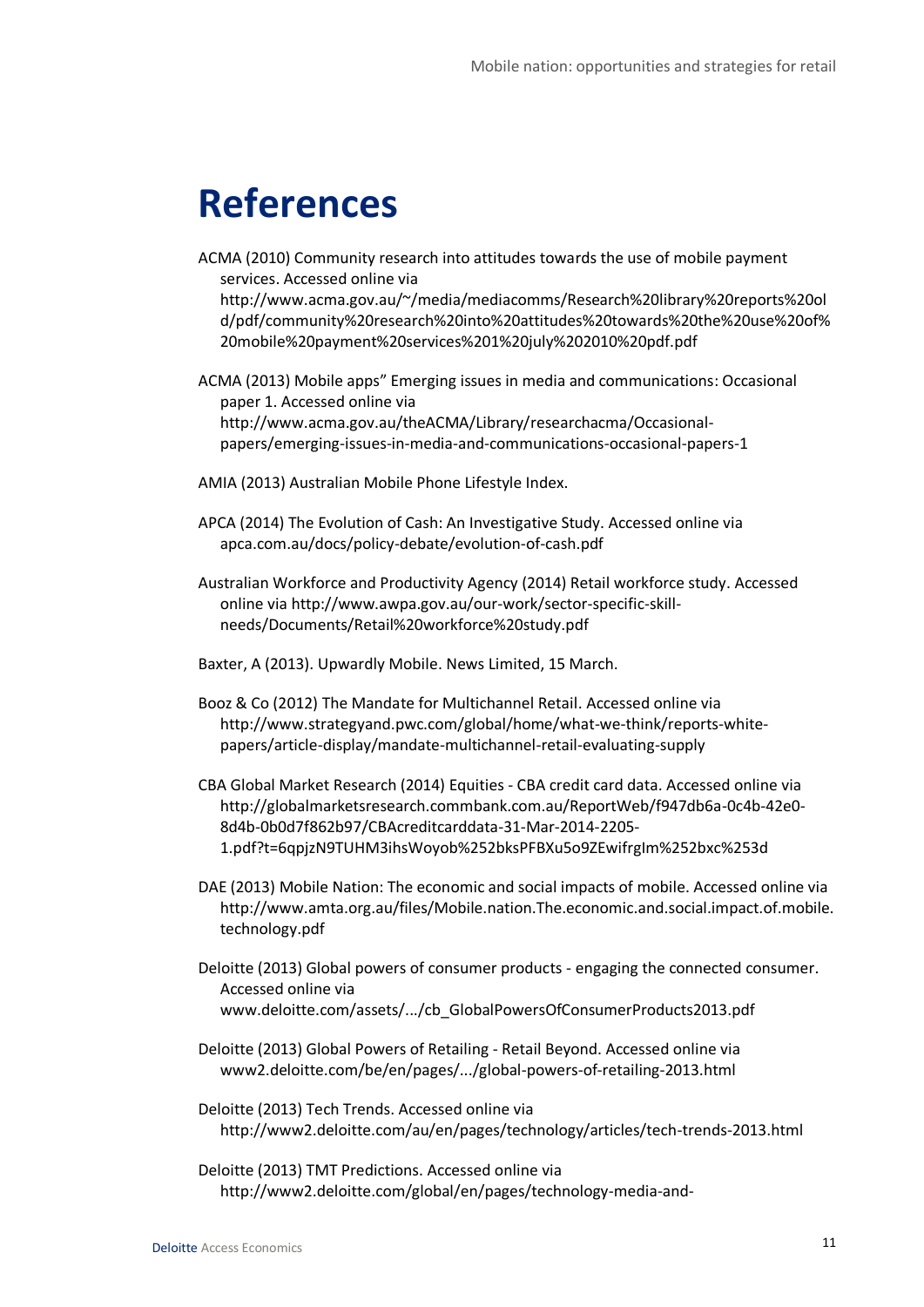telecommunications/articles/tmt-predictions-2013-technology-mediatelecommunications-report.html

Forrester (2012) Online Retailing in Australia 2012 – Mobile.

Google/Ipsos (2013) Our mobile planet Australia.

IBISWorld (2013) Clothing Retailing in Australia industry report.

IBISWorld (2013) Department Stores in Australia industry report.

IBISWorld (2014) Online Shopping in Australia industry report.

McKell Institute (2013) Superfast Broadband - the future is in your hands. Accessed online via http://mckellinstitute.org.au/wp-content/uploads/2013/11/McKell\_Broadband.pdf

McKinsey (2012) Winning the Mobile Consumer Showdown. Accessed online via http://www.mckinsey.com/~/media/McKinsey/dotcom/client\_service/High%20Tech/PD Fs/Winning\_the\_Mobile\_Consumer\_Showdown.ashx

McKinsey (2013) From solutions to adoption: The next phase of consumer mobile payments. Accessed online via http://www.mckinsey.com/~/media/mckinsey/dotcom/client\_service/Financial%20Servi ces/Latest%20thinking/Payments/MoP17\_From\_solutions\_to\_adoption\_The\_next\_phas e\_of\_consumer\_mobile\_payments.ashx

- NAB (2014) Online Retail Sales Index: October 2014. Accessed online via http://business.nab.com.au/online-retail-sales-index-in-depth-report-october-2014- 8955/
- OECD (2013) Electronic and Mobile Commerce. Accessed online via http://www.oecd.org/officialdocuments/publicdisplaydocumentpdf/?cote=DSTI/ICCP/IE /IIS%282012%291/FINAL&docLanguage=En
- RAPS (2014) Retail Environment Scan. Accessed online via apstc.com.au/wpcontent/.../12/Retail-Environmental-Scan-2014.pdf
- Rundle Mall (2013) Australian Retail and Digital Future. Accessed online via http://www.rundlemall.com/bm.doc/australian-retail-and-digital-future-2013.pdf

Telstra (nd) How Mobility Is Changing the Rhythm of Australian Retail. Accessed online via http://www.telstra.com.au/business-enterprise/download/document/businessenterprise-teg1398 mobility retail white pages v08 hr singles.pdf